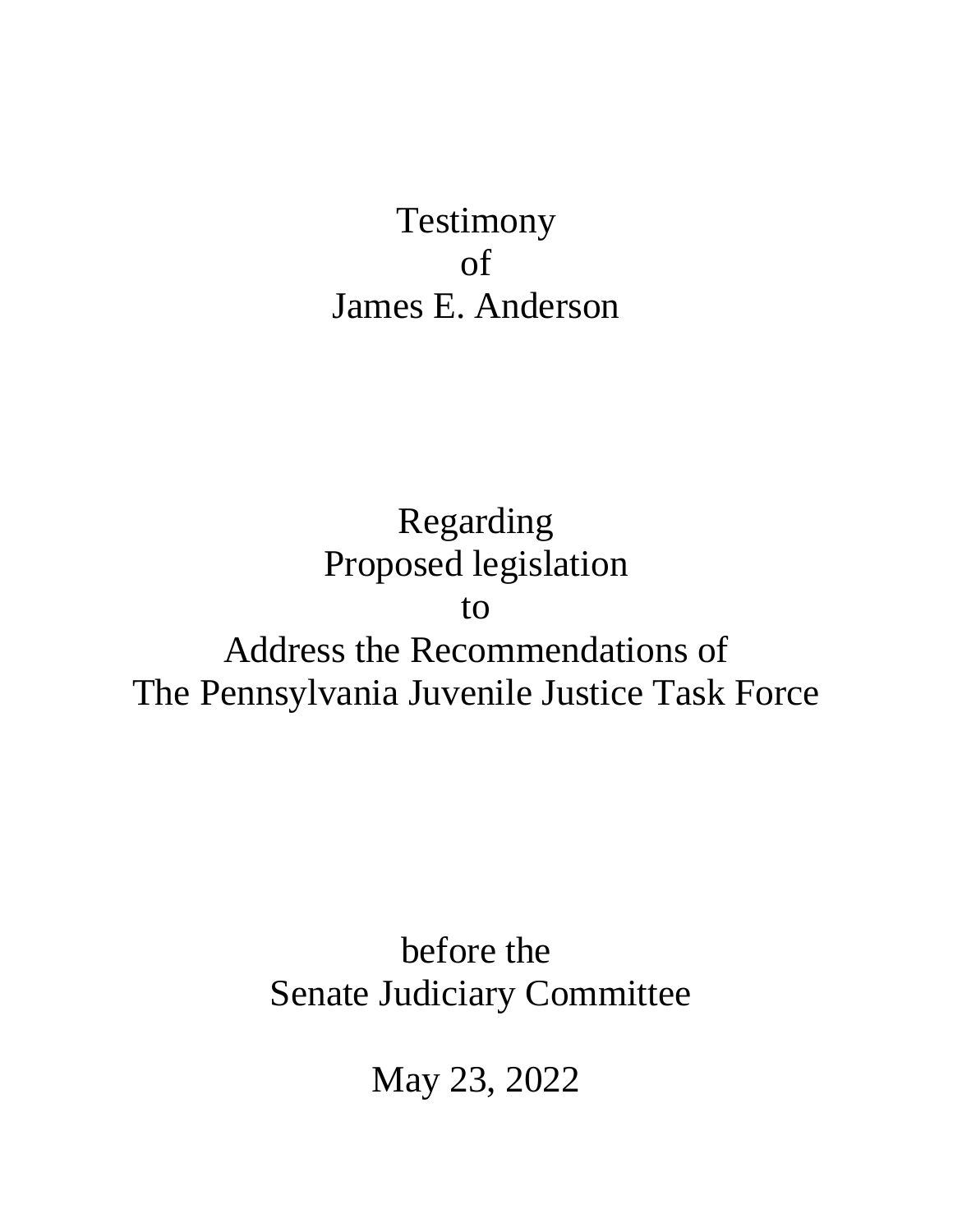Good morning, Senator Baker, Senator Santarsiero and members of the Judiciary Committee. My name is Jim Anderson, and I am very pleased to appear before you today to offer my perspective on the proposed legislation that has been introduced to date in response to the recommendations of the Pennsylvania Juvenile Justice Task Force.

Before beginning, I want to express my deepest appreciation, as a member of the Task Force, to Senator Baker and Senator Jay Costa for their strong leadership of the Task Force under very difficult circumstances, and to Senator Scott Martin and Senator Anthony Williams for their active participation and commitment to our work.

I had the great privilege to serve as Executive Director of the Juvenile Court Judges' Commission (JCJC) for nearly 28 years (1986-2014) and to work for and with some of the brightest and most committed judges in Pennsylvania; judges who truly believed that working in juvenile court was among the most important work that any judge can do. In that capacity, I worked closely with members of the General Assembly and their staffs in drafting legislation affecting the juvenile justice, child welfare, and criminal justice systems.

Pennsylvania has been at the forefront in the development of juvenile law and social policy for more than a century, and Pennsylvania's status as a national leader in juvenile justice policy and practice was further enhanced by its approach to addressing increasing rates of violent juvenile crime in the early to mid-1990s.

While, at that time, the juvenile justice reform strategies of most states consisted primarily, if not exclusively, of placing more juvenile offenders within the jurisdiction of their respective criminal justice systems, Pennsylvania re-defined the very mission of its juvenile justice system.

In January of 1995, then-newly elected Governor Tom Ridge called the General Assembly into special session the day following his inauguration to focus exclusively on the issue of crime. Special Session No. 1 of 1995 would see the passage of 37 separate bills, 15 of which affected the juvenile justice system in some way. Together, these laws represented the most dramatic legislative changes in the history of the Commonwealth's juvenile justice system.

The most significant of the new laws was Act 33 of Sp. Sess. No. 1 of 1995. This new law included provisions that excluded designated felonies from the definition of "Delinquent act," subjecting them to initial criminal court jurisdiction, but with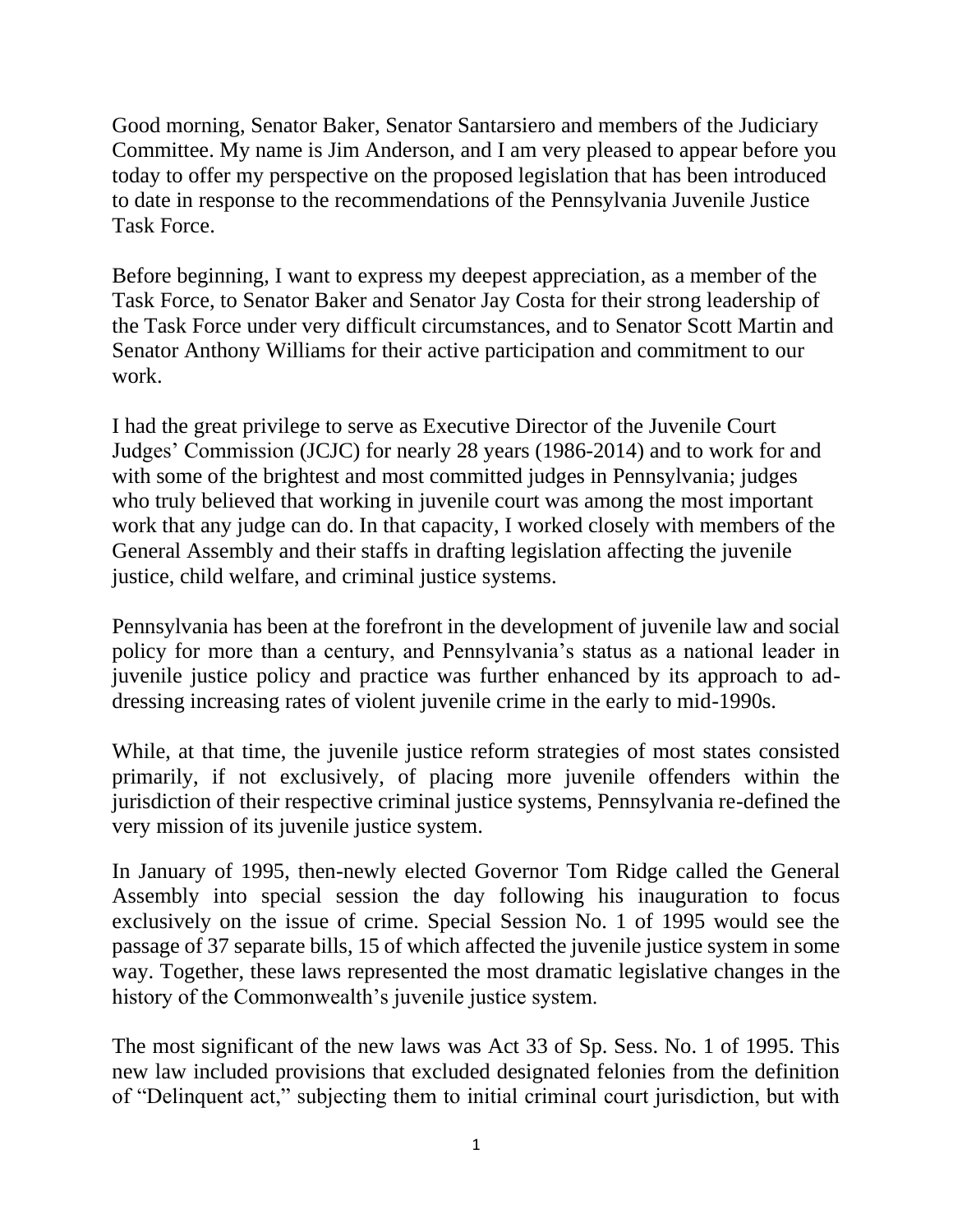the possibility that such cases could be transferred from criminal proceedings if a judge determined that it was in the public interest to do so based on criteria set forth in statute. These have come to be known as the "direct file" provisions of Pennsylvania's Juvenile Act. However, the most important provisions of Act 33 amended the purpose clause of the Juvenile Act to established a new mission for Pennsylvania's juvenile justice system based on a legislative proposal that I developed for the Juvenile Court Judges' Commission. Since March of 1996, our juvenile justice system has been mandated:

*"consistent with the protection of the public interest, to provide for children committing delinquent acts programs of supervision, care and rehabilitation which provide balanced attention to the protection of the community, the imposition of accountability for offenses committed and the development of competencies to enable children to become responsible and productive members of the community."* 

Our Juvenile Act also specifically requires that the terms and conditions of every consent decree diversion and every juvenile delinquency disposition to provide balanced attention to each of these issues as appropriate to the individual circumstances of each child's case.

This statutory mission for Pennsylvania's juvenile justice system is rooted in the principles of "restorative justice," which define "crime" in terms of the harm done to crime victims and communities and "offender accountability" in terms of accepting responsibility and taking action to repair that harm to the greatest extent possible.

The "balanced attention" mandates in the Juvenile Act provide the framework for restorative justice, and are premised on the concept that the clients of the juvenile justice system include the crime victim, the community, and the offender, and that each should receive "balanced attention" and gain tangible benefits from their interactions with Pennsylvania's juvenile justice system.

The Juvenile Advisory Committee (JAC) of the Pennsylvania Commission on Crime and Delinquency (PCCD), the predecessor to the Juvenile Justice and Delinquency Prevention Committee (JJDPC) of PCCD, would play a critical role in ensuring that this new system mission was understood and would be achieved. In a letter to former JAC/JJDPC Chair, Dr. Ronald E. Sharp, dated June 25, 1996, Governor Ridge charged the JAC with the responsibility for*……."developing a strategic plan to take Pennsylvania's juvenile justice system into the next century."*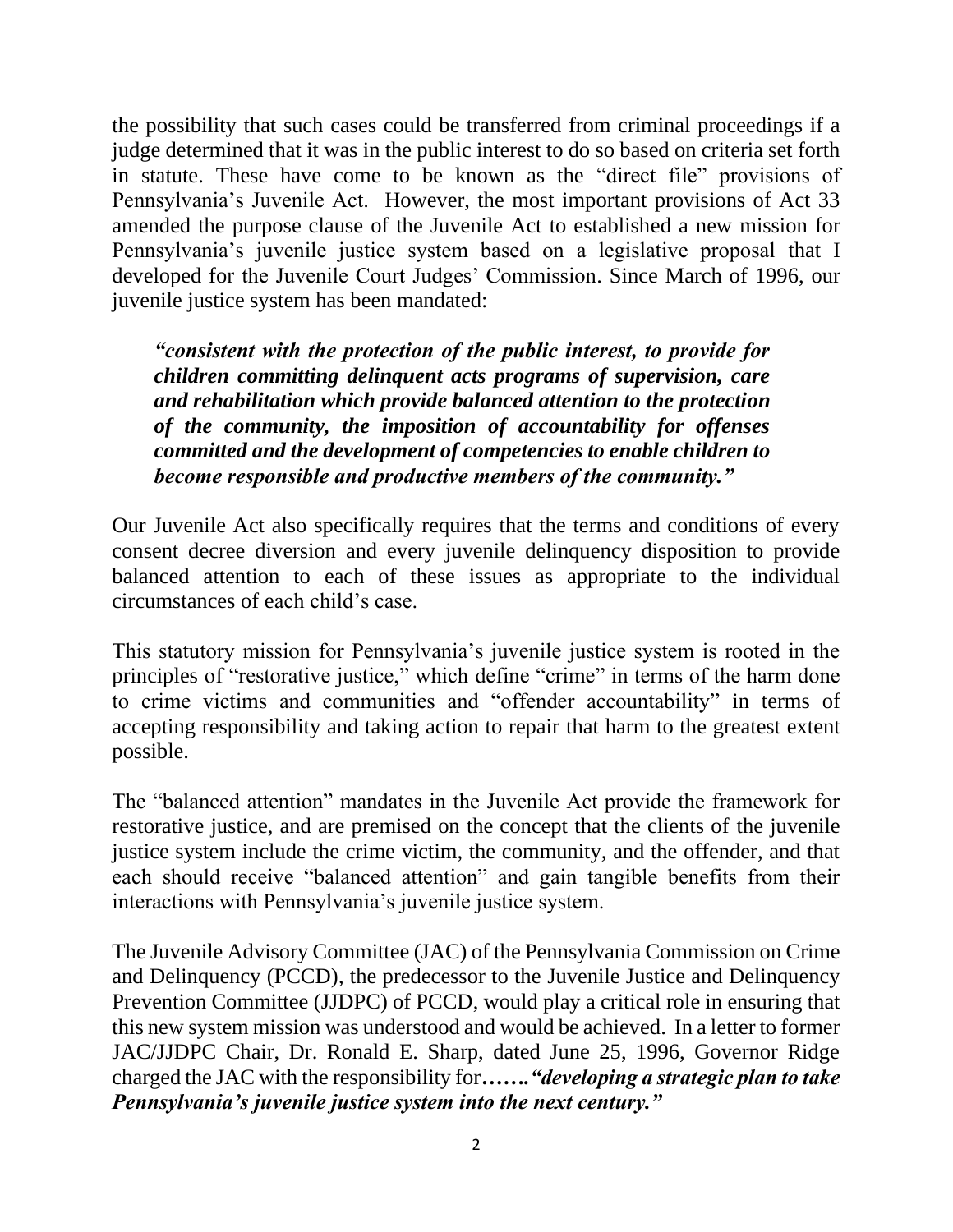The JAC immediately began the process of determining how to accomplish this task. The JAC believed that that the new legislative "balanced attention" mandates must be at the heart of any juvenile justice reform efforts, and serve as the foundation for the development of the strategic plan. On the basis of this belief, the JAC adopted the following mission statement for Pennsylvania's juvenile justice system:

# **"JUVENILE JUSTICE: COMMUNITY PROTECTION; VICTIM RESTORATION; YOUTH REDEMPTION."**

*Community Protection refers to the right of all Pennsylvania citizens to be and feel safe from crime*.

*Victim Restoration emphasizes that, in Pennsylvania, a juvenile who commits a crime harms the victim of the crime and the community, and thereby incurs an obligation to repair that harm to the greatest extent possible*.

*Youth Redemption embodies the belief that juvenile offenders in Pennsylvania have strengths, are capable of change, can earn redemption, and can become responsible and productive members of their communities*.

*Furthermore, all of the services designed and implemented to achieve this mission and all hearings and decisions under the Juvenile Act—indeed all aspects of the juvenile justice system—must be provided in a fair and unbiased manner. The United States and Pennsylvania Constitutions guarantee rights and privileges to all citizens, regardless of race, color, creed, gender, national origin or handicap*.

Pennsylvania's strong commitment to its statutory mission, and its comprehensive approach to juvenile justice reform, continued to garner national attention and, in 2004, the John D. and Catherine T. MacArthur Foundation selected Pennsylvania as the first state to participate in its *Models for Change* juvenile justice reform initiative.

The MacArthur Foundation's choice of Pennsylvania as the first *Models for Change* state was a tribute to all of the juvenile justice reforms that had already been accomplished. The Foundation explicitly sought to partner with a "bellwether" state—that is, a state whose leadership would be followed by other states, and whose example would be watched nationally. Pennsylvania's *Models for Change* partnership with the MacArthur Foundation focused on: (1) the system of *aftercare*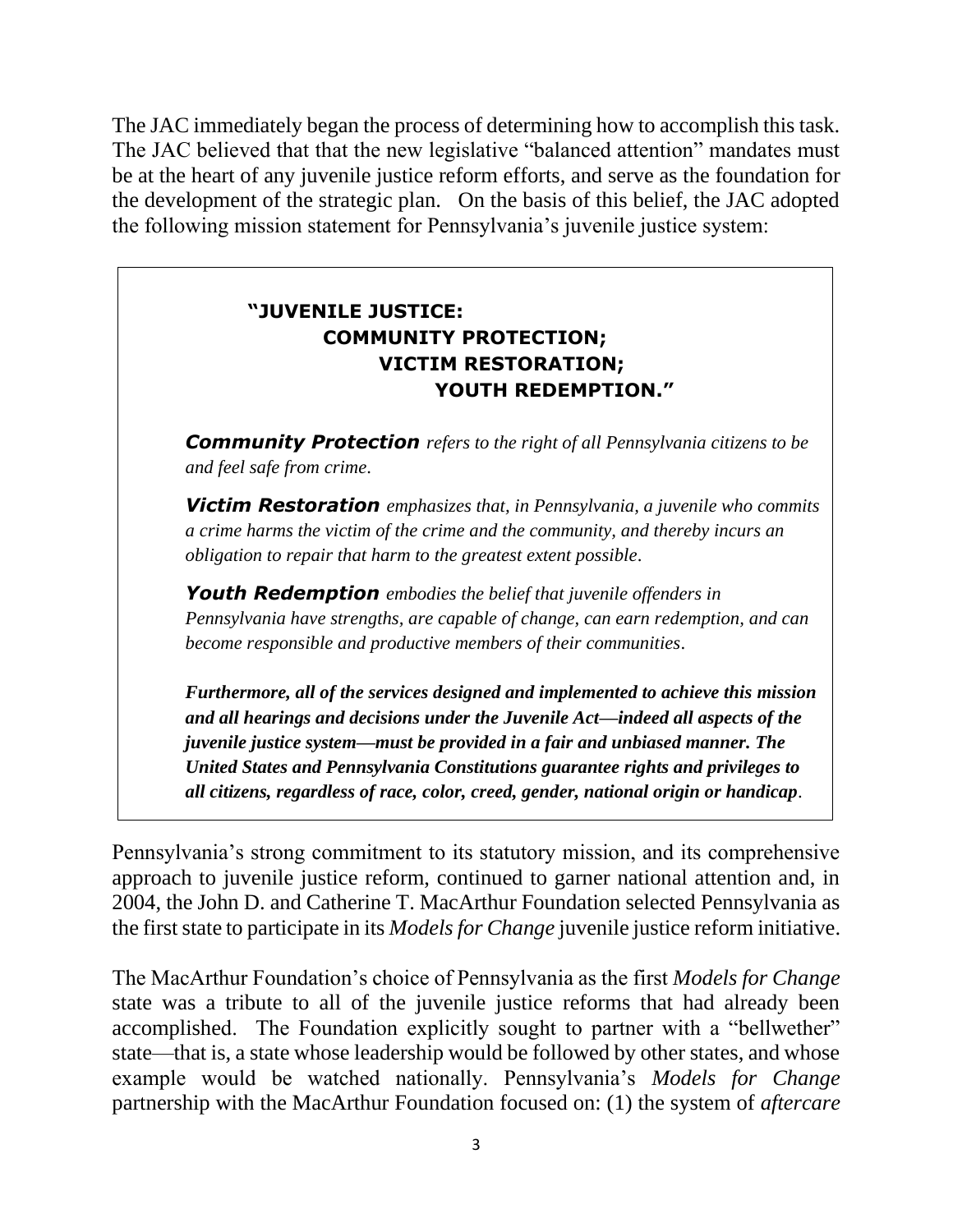services and supports, (2) the coordination of *mental health services* for juvenile justice-involved youth, and (3) *disproportionate minority contact* with the juvenile justice system, each of which was already a priority of the JJDPC. *Models for Change* accelerated the pace of Pennsylvania's efforts at reform at both the state and local levels, and supported a series of evidence-based practices, including the introduction of screening and assessment instruments and targeted evidence-based interventions.

In June 2010, with the Commonwealth's five-year partnership with the MacArthur Foundation drawing to a close, the Executive Committee of the Pennsylvania Council of Chief Juvenile Probation Officers and Juvenile Court Judges' Commission (JCJC) staff agreed, at their annual strategic planning meeting, that it was essential to develop a strategy to consolidate the various *Models for Change*related initiatives "under one roof," and to sustain and enhance the gains of the previous five years.

Following an intensive review of the impact of and the many lessons learned through this partnership, it was agreed that the JCJC and Pennsylvania Council of Chief Juvenile Probation Officers would work together with PCCD and other system partners to develop and implement a comprehensive "Juvenile Justice System Enhancement Strategy" (JJSES) as the means to achieve this goal.

The first concrete step in developing Pennsylvania's JJSES was to articulate the purpose of the initiative. On November 4, 2010, the Juvenile Court Judges' Commission (JCJC) unanimously endorsed the following Statement of Purpose:

### **JJSES Statement of Purpose**

**We dedicate ourselves to working in partnership to enhance the capacity of Pennsylvania's juvenile justice system to achieve its balanced and restorative justice mission by**

- **employing evidence-based practices, with fidelity, at every stage of the juvenile justice process;**
- **collecting and analyzing the data necessary to measure the results of these efforts; and, with this knowledge,**
- **striving to continuously improve the quality of our decisions, services and programs.**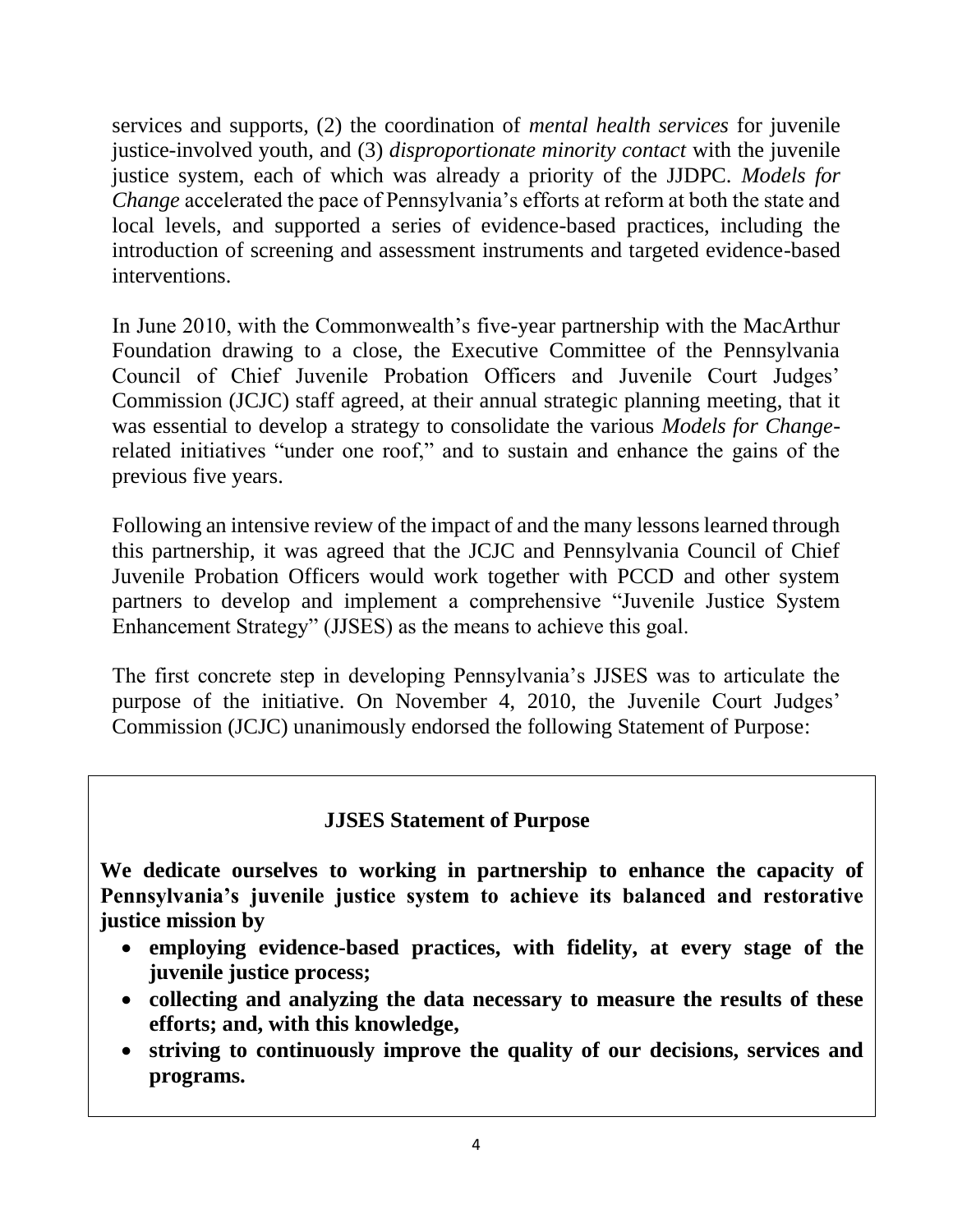In addition to the JCJC, the JJSES Statement of Purpose was soon endorsed by the JJDPC, the Pennsylvania Council of Chief Juvenile Probation Officers, the Juvenile Court Section of the Pennsylvania Conference of State Trial Judges, the Juvenile Detention Centers Association of Pennsylvania (JDCAP), the Pennsylvania Council of Children, Youth and Family Services, the Pennsylvania Community Providers Association, and many individual service provider agencies.

The JCJC has been coordinating the implementation of the JJSES with the assistance of the JJSES Leadership Team, comprised of key leaders from the Pennsylvania Council of Chief Juvenile Probation Officers, PCCD's Office of Juvenile Justice and Delinquency Prevention, and the JCJC.

Essential to the underlying philosophy of the JJSES is belief that through the use of research evidence and the demonstration of outcomes, Pennsylvania's juvenile justice system can both achieve and confirm the effectiveness of its statutory balanced and restorative justice mission.

JCJC Executive Director Rick Steele will be providing you with the latest information regarding dramatic impact that the JJSES has had, and continues to have, in our juvenile justice system. The JJSES is especially unique because the individuals who would have to do the tremendous amount of work to ensure its success were responsible for its creation: the leadership of the Pennsylvania Council of Chief Juvenile Probation Officers. The JJSES is undoubtedly one of the most comprehensive statewide juvenile justice initiatives in the nation, and is the foundation upon which our continued efforts to improve decision-making and juvenile justice services delivery should be based.

Yet, as we continue to build on the success of the JJSES, it is critically important that we never forget that despite the success of the MacArthur Foundation partnership, and the strong system-wide commitment to the principles of balanced and restorative justice and evidence-based practice that led to the creation of the JJSES, the Luzerne County juvenile justice system of that time had remained isolated and unchanged; and Pennsylvania's juvenile justice system got a very painful wake-up call when the previously unimaginable abuses of power and violations law that harmed Luzerne County children and families were exposed.

But it is also critically important to remember that the response of the General Assembly and the Supreme Court to the recommendations of the widely acclaimed Interbranch Commission on Juvenile Justice, chaired by Judge John Cleland, has created what is arguably among the strongest combinations of statutory procedural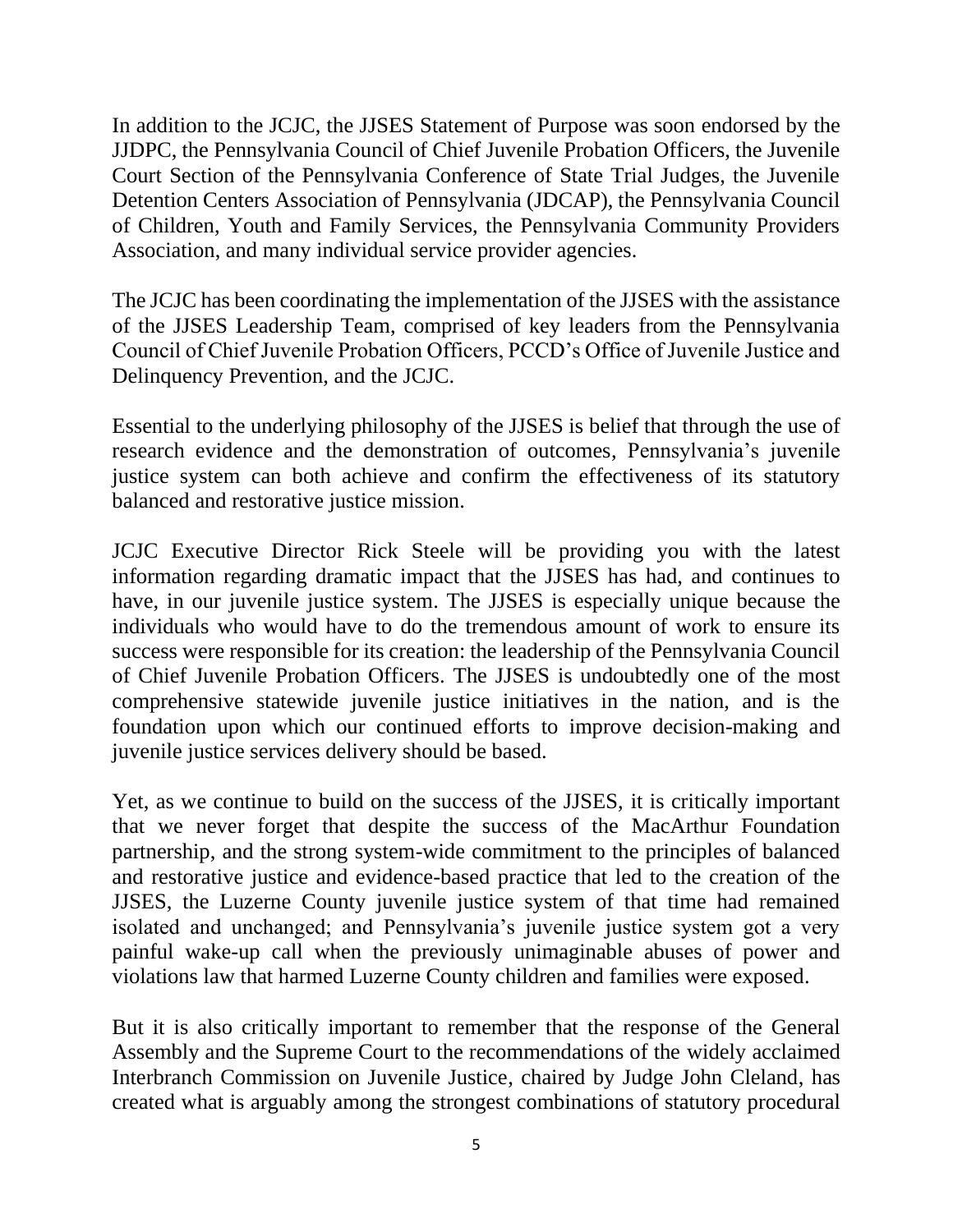rule due process protections for alleged and adjudicated delinquent children in the nation.

These protections include ensuring that juveniles are represented by an attorney at every important hearing because all juveniles are presumed indigent and the waiver of counsel has been virtually eliminated. (Senator Lisa Baker's Act 23 of 2012 and Pa.R.J.C.P. 151 and 152.) And requiring that, prior to entering an order of disposition in a juvenile delinquency case, the judge must state its disposition and the reasons for its disposition on the record in open court, together with the goals, terms and conditions of that disposition. If the child is to be committed to out-ofhome placement, the court must also state the name of the specific facility or type of facility to which the child will be committed and its findings and conclusions of law that formed the basis of its decision including the reasons why commitment to that facility or type of facility was determined to be the least restrictive placement that is consistent with the protection of the public and best suited to the child's treatment, supervision, rehabilitation and welfare. (Senator Lisa Baker's Act 22 of 2012 and Pa.R.J.C.P. 512).

This morning we have the opportunity to discuss several legislative proposals that address some of the most important recommendations of Juvenile Justice Task Force. In this regard, it is important to understand that not every Task Force recommendation received the same level of support, and that the recommendations were developed by Task Force subgroups, which the full Task Force had very limited opportunity to discuss or debate.

Consequently, I recommend that the General Assembly prioritize the Task Force recommendations for legislative action that received unanimous or consensus (2/3 of the 29 voting members), as opposed to the recommendations that received only majority support.

I strongly support the following bills, which are listed in chronological order of the Task Force recommendations that they address:

### **JJTF Recommendation 2: Amend the Human Services Code to include both juvenile justice and child welfare goals (Unanimous)**

**SB 1227 (PN 1644)** amends the Human Services Code to include both juvenile justice and child welfare goals that are consistent with the statutory mandates of the Juvenile Act.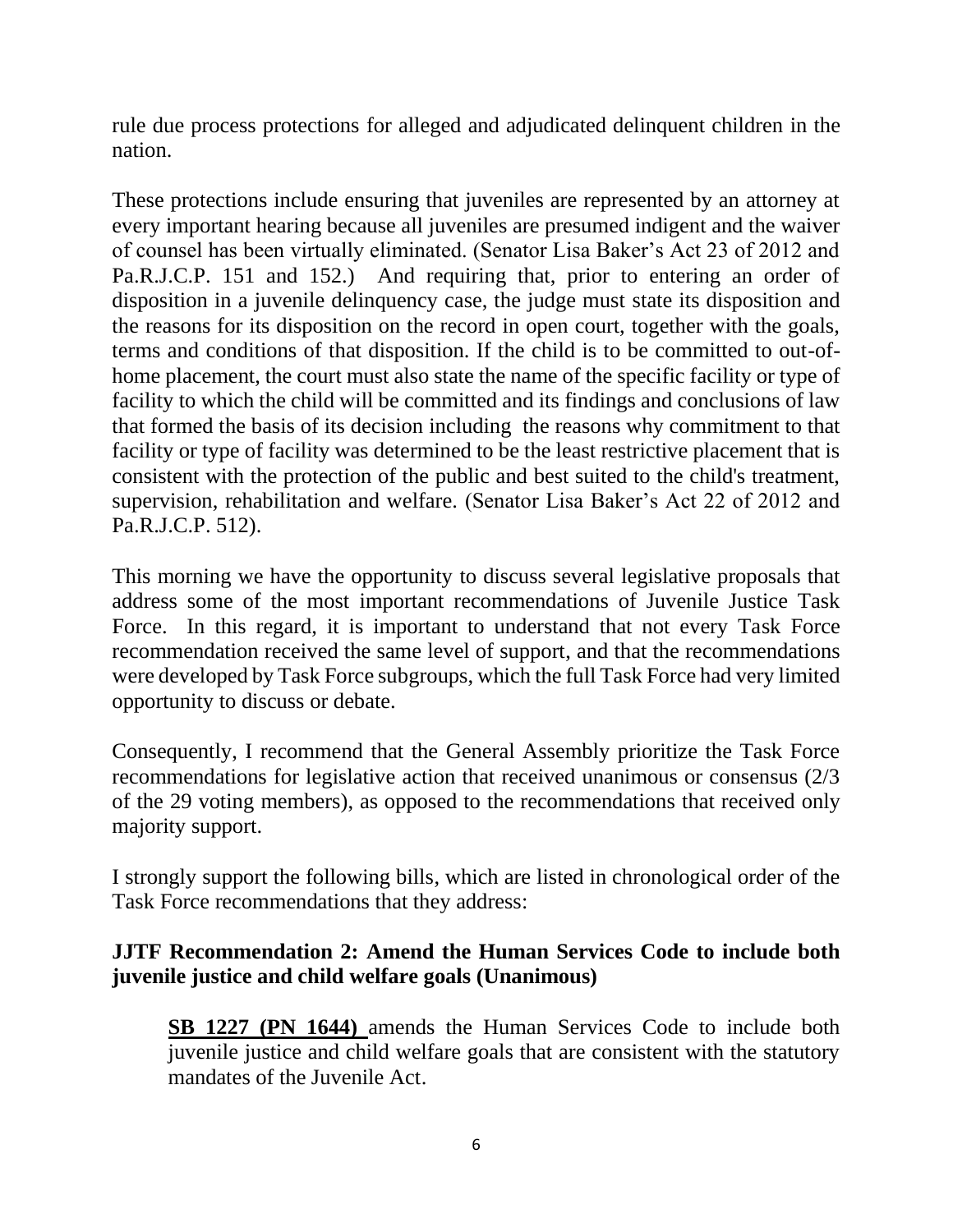**Background:** The Commonwealth's funding of services to children in both the child welfare and juvenile justice systems is governed by the "needs-based budgeting process" set forth in the Human Services Code (62 P.S.§709.1), and by Department of Human Service (DHS) Regulations. The objectives, service projections and service budgets in needs-based plans submitted to DHS by the counties are required by DHS regulation to be consistent with the achievement of "Commonwealth objectives for the delivery of children and youth social services" (55 Pa. Code § 3140.16) which, according to these regulations, are:

- To protect children from abuse and neglect.
- To increase the use of in-home services for dependent and delinquent children.
- To use community-based residential resources, whenever possible, when placement is necessary.
- To reduce the use of institutional placements for dependent and for delinquent children.
- To reduce the duration of out-of-home placements.

These goals, although laudable, are clearly inconsistent with the statutory "balanced attention" mandate for Pennsylvania's juvenile justice system set forth in the Juvenile Act. This inconsistency between the Juvenile Act's statutory mandates and DHS regulations must be corrected to ensure that funding is available for essential juvenile justice services. Moreover, the Commonwealth's "child welfare" goals should not be found only in DHS regulations, but should likewise be set forth in the Human Services Code.

This proposed legislation was specifically included among the recommendations presented to Governor Wolf in the "2021 Pennsylvania Juvenile Justice and Delinquency Prevention Plan" developed by PCCD's Juvenile Justice and Delinquency Prevention Committee.

### **JJTF Recommendation 5: Amend the Human Services Code to provide funding for indigent juvenile defense services (Unanimous)**

**SB 1229(PN1645)** amends the Human Services Code to provide that indigent juvenile defense services are reimbursed at a 50% rate through the county needs-based budget process, the same rate as guardians *ad litem* and counsel in dependency proceedings.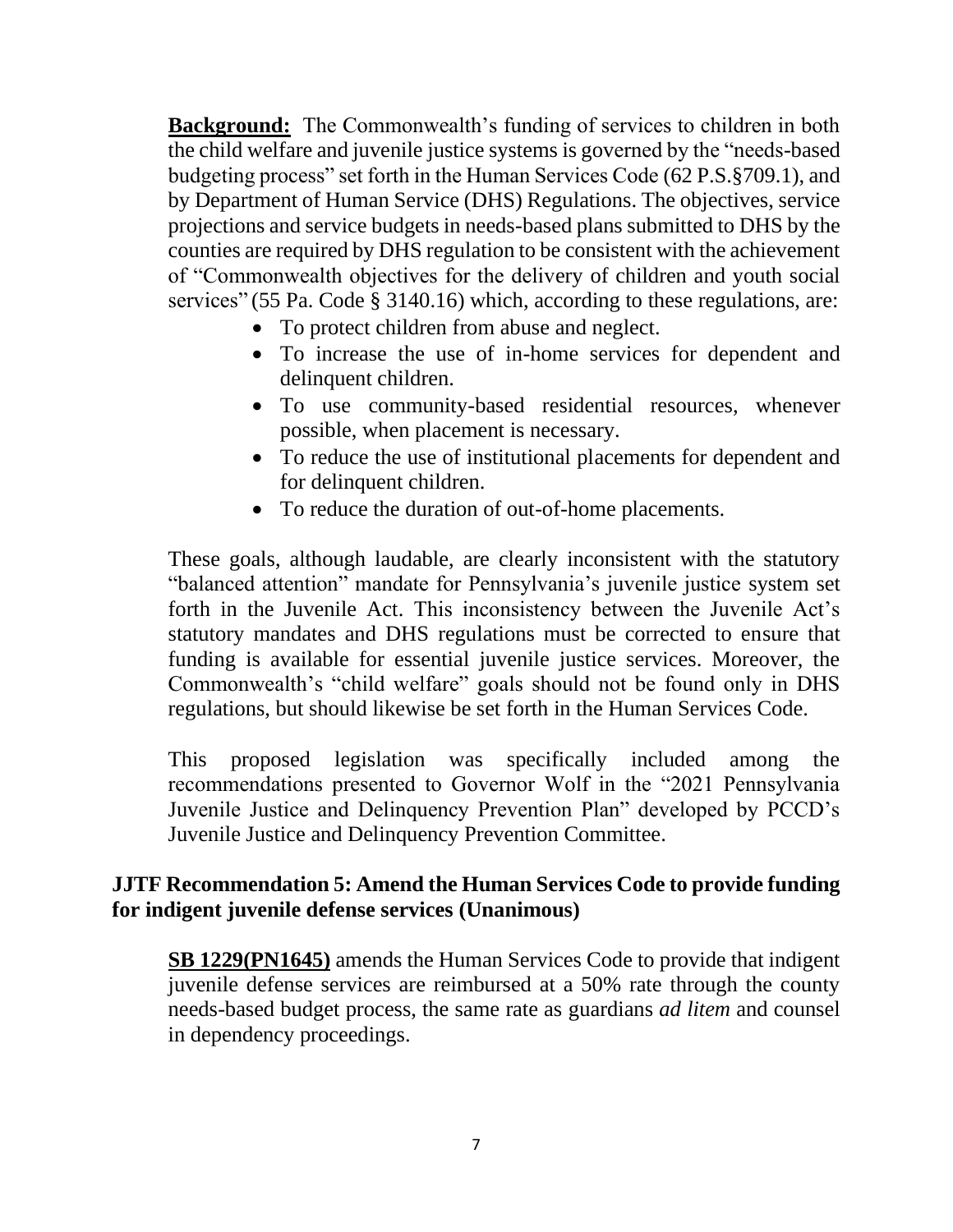**Background:** Juveniles who come within the jurisdiction of Pennsylvania's juvenile justice system are required to be represented by an attorney at every important hearing because all juveniles are presumed indigent and the waiver of counsel by juveniles has been virtually eliminated (42 Pa.C.S.§§6337 and 6337.1 and Pa.R.J.C.P. 151 and 152). In addition, a juvenile may not enter an admission to an offense unless a mandatory written admission colloquy form has been reviewed and completed with the juvenile by an attorney and reviewed by the court (Pa.R.J.C.P. 407).

Even though these due process protections are mandated by the Juvenile Act and the Pennsylvania Rules of Juvenile Court Procedure, the quality of representation provided by public defenders varies widely across the Commonwealth due to the lack of a state funding stream for these essential services.

§ 704.1(a)(5) of the Human Services Code currently provides that DHS reimburse counties for:

"Fifty percent of the reasonable cost of medical and other examinations and treatment of a child ordered by the court pursuant to the act of December 6, 1972 (P.L.1464, No.333), known as the "Juvenile Act," and the expenses of the appointment of a guardian pen-dente lite, summons, warrants, notices, subpoenas, travel expenses of witnesses, transportation of the child, and other like expenses incurred in proceedings under the act of December 6, 1972 (P.L.1464, No.333), known as the "Juvenile Act."

**\*\*\*\*\*\*\*\***

Although § 704.1(a)(5) of the Human Services Code does not specifically provide for reimbursement of the costs for providing counsel or a guardian *ad litem* for a child in the context of a dependency proceeding under the Juvenile Act, or for the costs of providing counsel for an indigent child in the context of a delinquency proceeding, it had previously been then-DPW's policy for a number of years to reimburse for these costs as "other like expenses" to those specifically set forth in (a) (5) which are incurred in proceedings under the Juvenile Act. Following the policy change by DPW in FY 2011-2012, DPW ceased reimbursing for indigent juvenile defense costs, but continued to reimburse for the cost of providing counsel or a guardian *ad litem* for a child in the context of a dependency proceeding. DHS has continued this policy.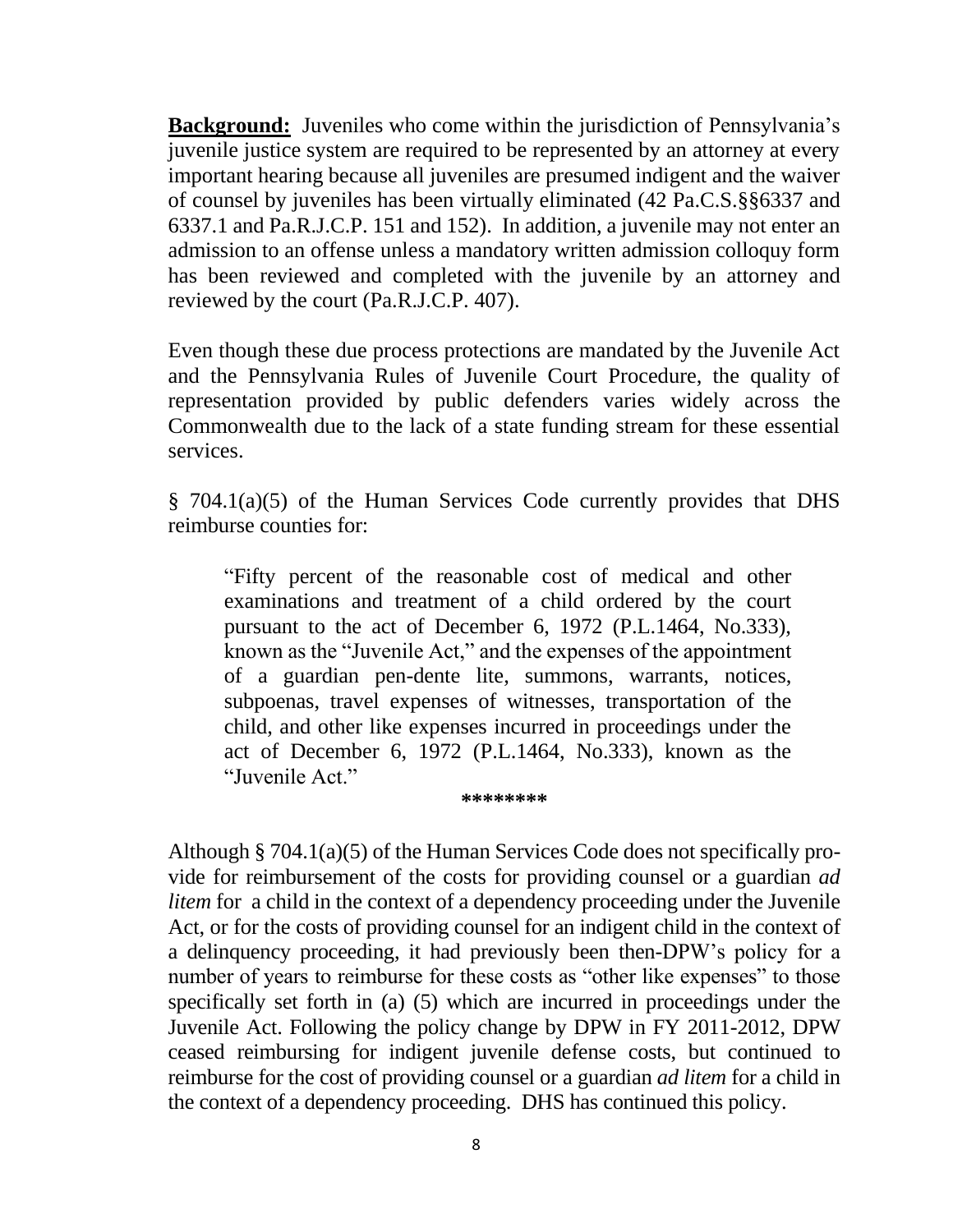SB 1229 (P.N. 1645) specifically requires reimbursement for the costs of providing counsel or a guardian *ad litem* for a child in the context of a dependency proceeding, as well as the cost of providing counsel for an indigent child in the context of a delinquency proceeding. In addition, SB 1229 deletes the language in (a)(5) that provides reimbursement for expenses related to the appointment of a "guardian *pendente lite*" because the term is not relevant to Juvenile Act proceedings.

This proposed legislation was also included among the recommendations presented to Governor Wolf in the "2021 Pennsylvania Juvenile Justice and Delinquency Prevention Plan" developed by PCCD's Juvenile Justice and Delinquency Prevention Committee.

#### **JJTF Recommendation 16: Keep youth in out-of-home placement no longer than the timeframe supported by research (Consensus)**

**SB 1228(PN1640)** amends the Juvenile Act to require courts to hold a disposition review hearing at least every three months to ensure that each delinquent child committed to out-of-home placement is receiving necessary services and treatment

**Background:** Pa.R.J.C.P. 610 requires courts to conduct dispositional review hearings at least every six months in all cases where a child has been adjudicated delinquent for the purpose of ensuring that the child is receiving necessary treatment and services and that the terms and conditions of the court's disposition are being met. 42 Pa.C.S. § 6353(a), the section of the Juvenile Act which requires the court to review the commitment every six months and to hold a disposition review hearing every nine months, was suspended by the Supreme Court in so far as it is inconsistent with Pa.R.J.C.P. 610.

Many courts are already conducting disposition review hearings in juvenile delinquency placement cases more frequently than is required by the Rules of Juvenile Court Procedure. SB 1228(PN 1640) would require these hearings to be held in least every three months and set forth the minimum determinations that must be made.

Moreover, the bill would require the court, at the conclusion of each such hearing and prior to entering its order, to state each determination and the reasons therefor, on the record in open court. In this regard, SB 1228 builds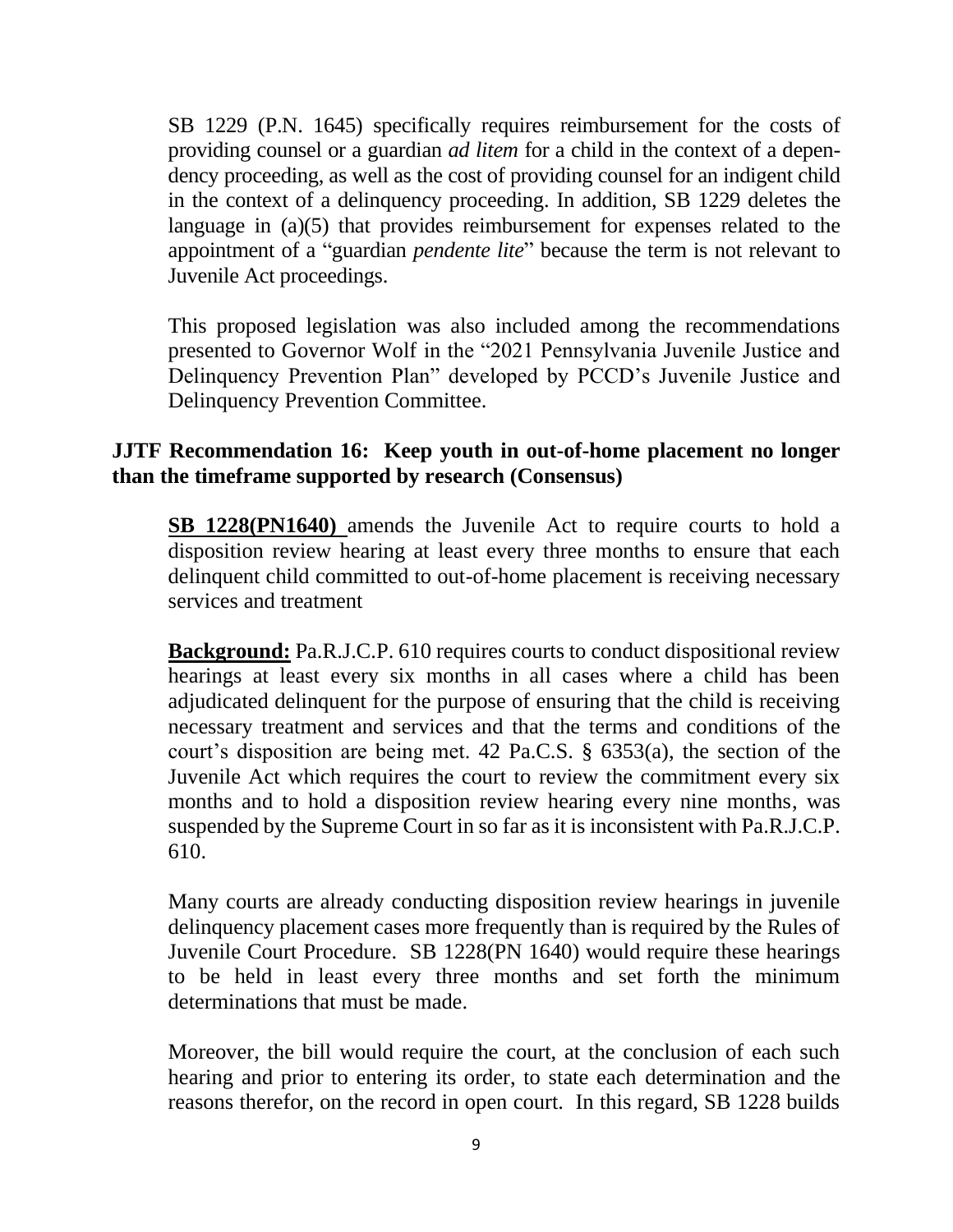on the provisions of Senator Baker's Act 22 of 2012, which requires the court, prior to entering its order of disposition in a delinquency case to state its disposition and the reasons for its disposition on the record in open court, together with the goals, terms and conditions of that disposition.

Mandating that disposition review hearings be held at least every three months in juvenile delinquency placement cases is far preferable to the concept of a "presumptive six-month period of commitment" that was included in the explanatory language under Task Force Recommendation 16.

#### **JJTF Recommendation 23: Create a standardized expungement process (Consensus-1 negative vote)**

**SB 1226(PN1639)** amends the Criminal History Record Information Act (CHRIA) and the Juvenile Act to standardize the process of identifying the cases of alleged and adjudicated delinquent youth that are eligible for expungement; for commencing expungement proceedings in these cases; and to reduce the length of time that the cases of adjudicated delinquents found only to have committed misdemeanors are eligible for expungement.

**Background:** The expungement of juvenile delinquency records is governed primarily by the Criminal History Record Information Act (CHRIA), which comprises Chapter 91 of Title 18 and by the Rules of Juvenile Court Procedure. The relevant provisions of CHRIA are as follows:

#### **18 Pa.C.S. § 9123. Juvenile records.**

**(a) Expungement of juvenile records.--**Notwithstanding the provisions of section 9105 (relating to other criminal justice information) and except as provided under subsection (a.1), expungement of records of juvenile delinquency cases and cases involving summary offenses committed while the individual was under 18 years of age, wherever kept or retained, shall occur after 30 days' notice to the district attorney whenever the court upon its own motion or upon the motion of a child or the parents or guardian finds: (1) a complaint is filed which is not substantiated or the petition which is filed as a result of a complaint is dismissed by the court; (1.1) a written allegation is filed which was not approved for prosecution;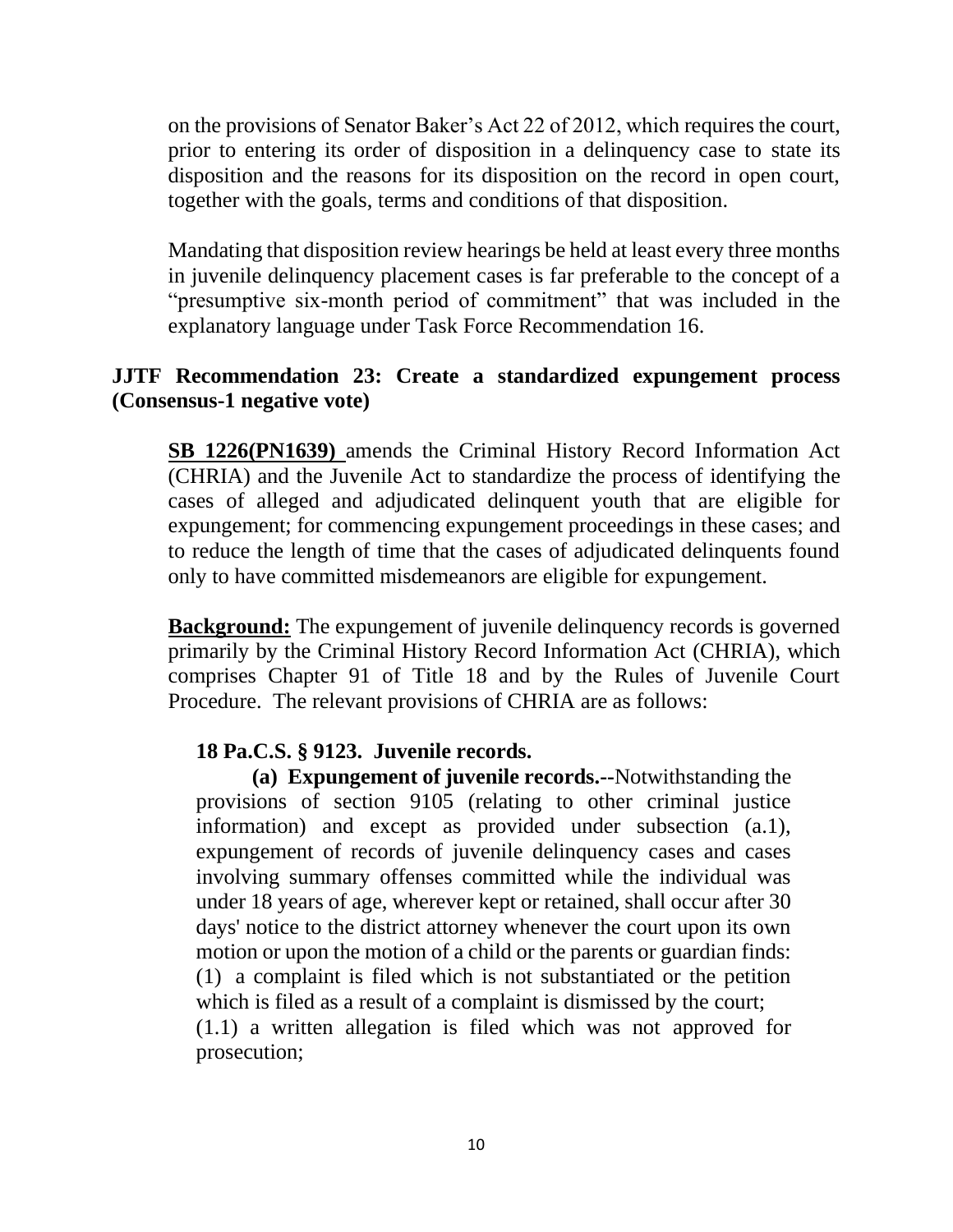(1.2) six months have elapsed since the individual successfully completed an informal adjustment and no proceeding seeking adjudication or conviction is pending;

(2) six months have elapsed since the final discharge of the person from supervision under a consent decree or diversion program, including a program under 42 Pa.C.S. § 1520 (relating to adjudication alternative program) and no proceeding seeking adjudication or conviction is pending;

(2.1) the individual is 18 years of age or older and six months have elapsed since the individual has satisfied all terms and conditions of the sentence imposed following a conviction for a summary offense, with the exception of a violation of section 6308 (relating to purchase, consumption, possession or transportation of liquor or malt or brewed beverages), committed while the individual was under 18 years of age and, since satisfying all terms and conditions of the sentence, the individual has not been convicted of a felony, misdemeanor or adjudicated delinquent and no proceeding is pending to seek such conviction and adjudication;

(2.2) the individual is 18 years of age or older and has been convicted of a violation of section 6308 which occurred while the individual was under 18 years of age and six months have elapsed since the individual has satisfied all terms and conditions of the sentence imposed for the violation, including any suspension of operating privileges imposed under section 6310.4 (relating to restriction of operating privileges). Expungement shall include all criminal history record information and all administrative records of the Department of Transportation relating to the conviction;

(3) five years have elapsed since the final discharge of the person from commitment, placement, probation or any other disposition and referral and since such final discharge, the person has not been convicted of a felony, misdemeanor or adjudicated delinquent and no proceeding is pending seeking such conviction or adjudication; or

(4) the attorney for the Commonwealth consents to the expungement and a court orders the expungement after giving consideration to the following factors:

(i) the type of offense;

(ii) the individual's age, history of employment, criminal activity and drug or alcohol problems;

(iii) adverse consequences that the individual may suffer if the records are not expunged; and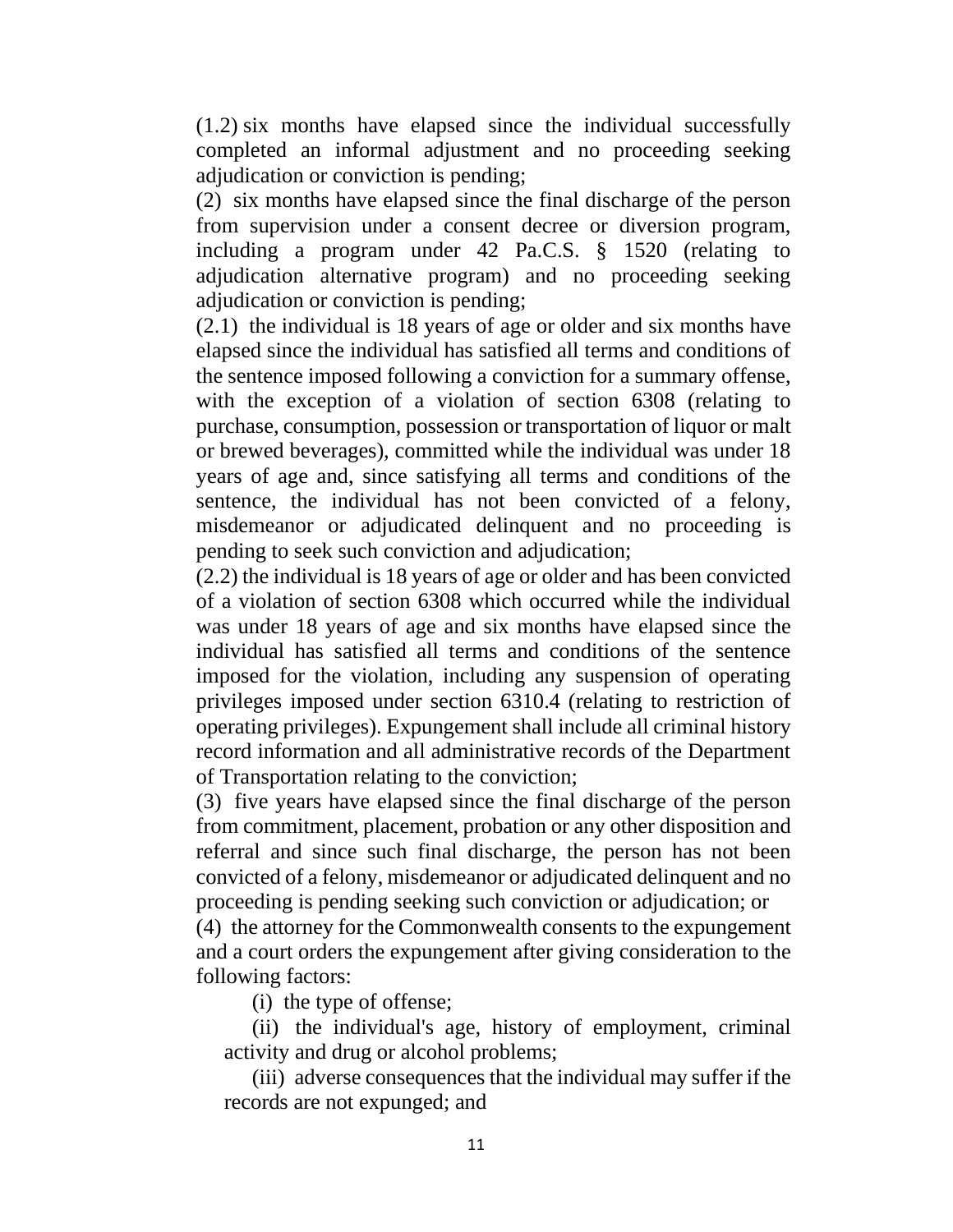(iv) whether retention of the record is required for purposes of protection of the public safety.

**(a.1) Exceptions. --** Subsection (a) shall not apply if any of the following apply:

(1) The individual meets all of the following:

(i)Was 14 years of age or older at the time the individual committed an offense which, if committed by an adult, would be classified as:

> (A) An offense under section 3121 (relating to rape), 3123(relating to involuntary deviate sexual intercourse)

or 3125 (relating to aggravated indecent assault).

(B) An attempt, solicitation or conspiracy to commit an offense under section 3121, 3123 or 3125.

(ii) Was adjudicated delinquent for the offense under subparagraph (i).

(2) Upon cause shown.

**(b) Notice to prosecuting attorney. --** The court shall give notice of the applications for the expungement of juvenile records to the prosecuting attorney.

**(c) Dependent children. --** All records of children alleged to be or adjudicated dependent may be expunged upon court order after the child is 21 years of age or older.

#### **\*\*\*\*\*\*\*\*\*\*\***

The court procedures governing the process of expunging juvenile delinquency records are governed by Pa.R.J.C.P. 170 (Motion to Expunge or Destroy Records), PA.R.J.C.P. 172 (Order to Expunge or Destroy), and Pa.R.J.C.P. 173 (Retention of Specific Information from Juvenile Records).

The sad reality is that the overwhelming majority of Pennsylvania juvenile delinquency cases that are eligible for expungement are not expunged. SB 1226 (PN 1639) conforms substantially with JJTF Recommendation 23 and is based on the successful practices of the Allegheny County Juvenile Court and Juvenile Probation Department, where the probation department tracks the cases of alleged and adjudicated delinquent children and informs the Court when a case is eligible for expungement.

SB1226(PN1639) departs from the sub-recommendations of JJTF Recommendation 23 only in excluding the cases of juveniles adjudicated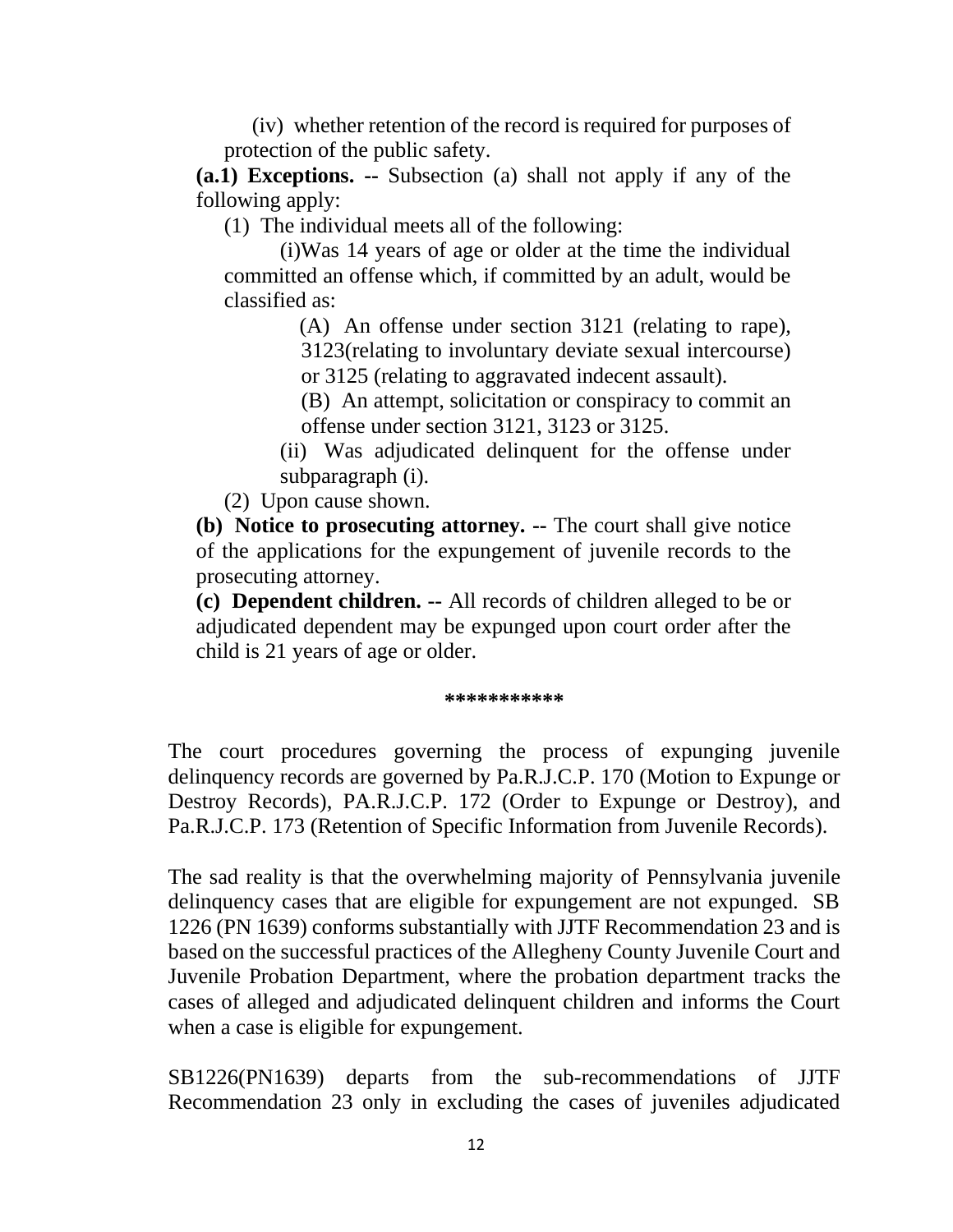delinquent for misdemeanor violations of the Chapter 61(relating to firearms and other dangerous articles) of Title 18 or a misdemeanor under 18 Pa.C.S. §3126 (a)(2) or (3)(relating to Indecent Assault) from being eligible for expungement when two years have elapsed since discharge and the individual is otherwise eligible. If SB1226 is enacted in its current form, these cases would not be eligible for expungement until five years have elapsed and the individual has not been convicted of a felony, misdemeanor or adjudicated delinquent and no proceeding.

In addition to the preceding bills, I encourage the General Assembly to develop and consider legislation to address the following Task Force Recommendations:

### • **JJTF Recommendation 9: Narrow the criteria for trying youth as adults (Consensus)**

I believe strongly that most of the so-called "direct file" provisions of the Juvenile Act should be repealed, and I encourage the development of a working group involving the Juvenile Court Judges' Commission JCJC, the PDAA, the Juvenile Defenders Association of Pennsylvania and others to work together on this issue.

However, any such action must be accompanied by a major initiative to ensure that the juvenile justice system has the capacity to address this change. Many of our private sector agencies are experiencing, or have experienced a staffing crisis. The private sector has been the backbone of the juvenile justice treatment and service delivery system, and must continue to be. And while abuses in some residential programs in recent years have exposed deficiencies in DHS oversight and monitoring that must be addressed, DHS must likewise ensure that these agencies are adequately compensated to address the increasingly complex cases that they being asked to serve.

The Commonwealth must ensure that every county has access to high quality juvenile detention services and alternatives. Currently, these essential services are not available in many jurisdictions.

Both of these issues, which were addressed in the 2021 Juvenile Justice and Delinquency Prevention Plan presented to Governor Wolf by PCCD's Juvenile Justice and Delinquency Prevention Committee, will